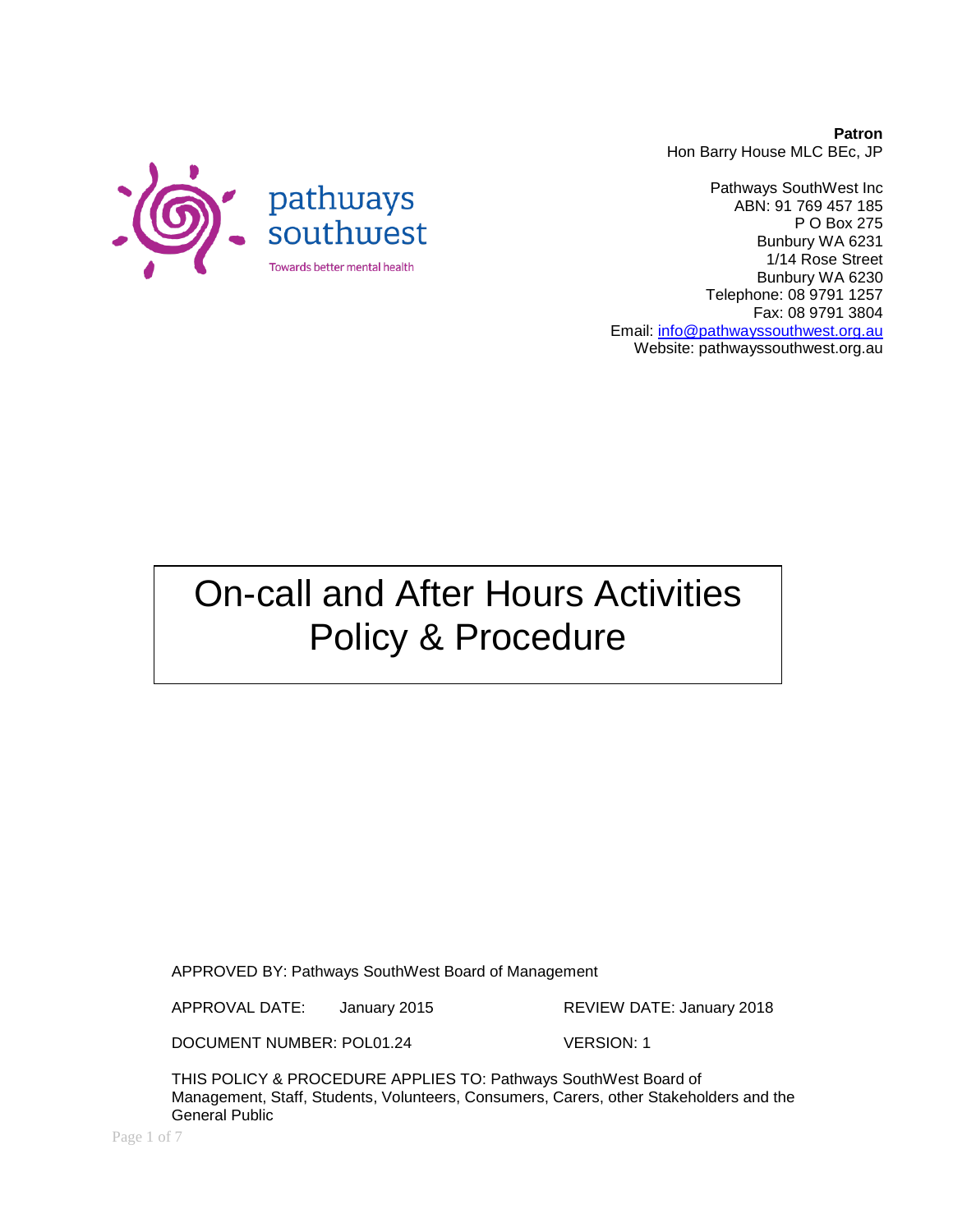# **On-call and After Hours Activities**

# **Policy & Procedure**

#### **Purpose**

Pathways SouthWest is committed to provide a safe environment for staff and clients when ever services are provided. Staff delivering services are required to provide an after-hours service to some clients. This requires staff to be rostered on-call outside of business hours.

This guideline covers measures to be followed by staff where after hours contact is required.

## **Definitions**

**After-Hours Emergency:** a medical illness or complaint requiring *immediate* treatment. All requests of a *non-urgent* nature should be referred to be responded to during business hours.

**Hours of Business / Business Hours:** The eight hours during which usual business is conducted. This may vary between individual care plans.

## **Responsibilities**

#### **Manager**

Ensure that all on-call staff and other organisational staff are aware of all security related policies and procedures.

## **All On-Call Staff**

Be aware of responsibilities to self and colleagues and follow the security measures outlined in these guidelines.

Liaise / consult with client regarding involvement in after-hours arrangements including development and implementation of a Wellness Recovery Action Plan (WRAP) which will be used to respond to individual need.

Liaise / consult with client, family members and any other relevant person regarding involvement in after-hours arrangements and WRAP.

Contribute to the maintenance of all systems that enhance the safety of staff and others in the organisation.

Report all incidents as described in Incident Reporting

Report any identified hazards on a OHS Hazard Report Form

## **Assessing the Need for Call-Outs**

An assessment is made by the staff member to ascertain if the situation warrants an after-hours call out, i.e. whether it is an emergency or other urgent matter or not. If, in the staff member's professional judgement, the situation is not considered an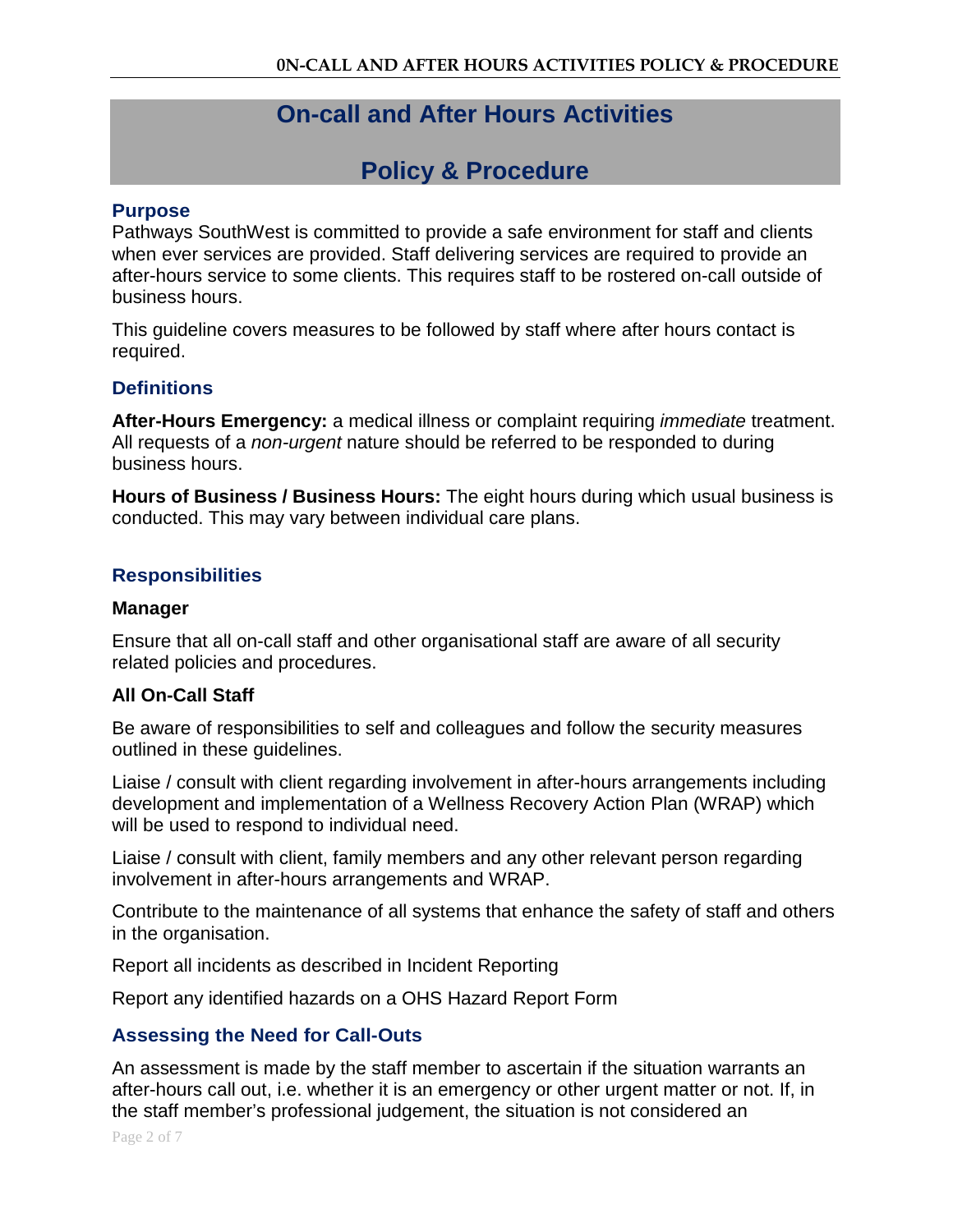emergency, the client is told to contact the agency during business hours. If the situation is considered an emergency, a risk assessment is undertaken to ascertain the appropriate response.

Risk assessment should include:

- whether the client and/or household has a history of violence
- whether the client is currently displaying signs of aggression or violence
- whether the client has a weapon
- whether the client is suffering from the effects of alcohol or other drugs or from withdrawal symptoms
- whether there are signs of acute mental illness such as psychosis or hallucinations
- whether there are any other doubts / concerns about the situation

If the answer to any of these questions is *yes,* extreme caution should be maintained in ascertaining if the client needs to be seen from a clinical perspective (noting that an aggressive state may in itself be caused by a medical condition). If the decision is made that the client needs to be seen urgently consult client's WRAP for options:

- A family member (who has agreed to undertake the role previously) maybe contacted and invited to take client to ED for assessment, and/or
- Ruralink should be contacted and requested to assess the situation.

On call staff must not carry out home visits after hours without pre-approval from management.

## **Call-Out by Phone**

Call-outs made by phone create a helpful security barrier but make assessment more difficult and these elements should be considered.

Repeat calls from the same client need to be managed very carefully, even though the initial assessment may have concluded a non-urgent situation. Persistent calls may indicate a serious case that is not being adequately communicated and may therefore warrant attention and the assistance of an assessment by Ruralink must be sought.

## **WRAPs**

Wellness Recovery Action Plans needs to address the following points:

- Early warning signs,
- Strategies to relieve early warning signs,
- Crisis warning signs,
- Strategies to relieve crisis warning signs
- Contact information of people who have agreed to be part of response.

Pathways office is used for appointments and groups.

- Staff also accompany clients when engaging in day-today public life.
- Various community venues are used e.g. Bunbury Commercial Club and the Druids Lodge.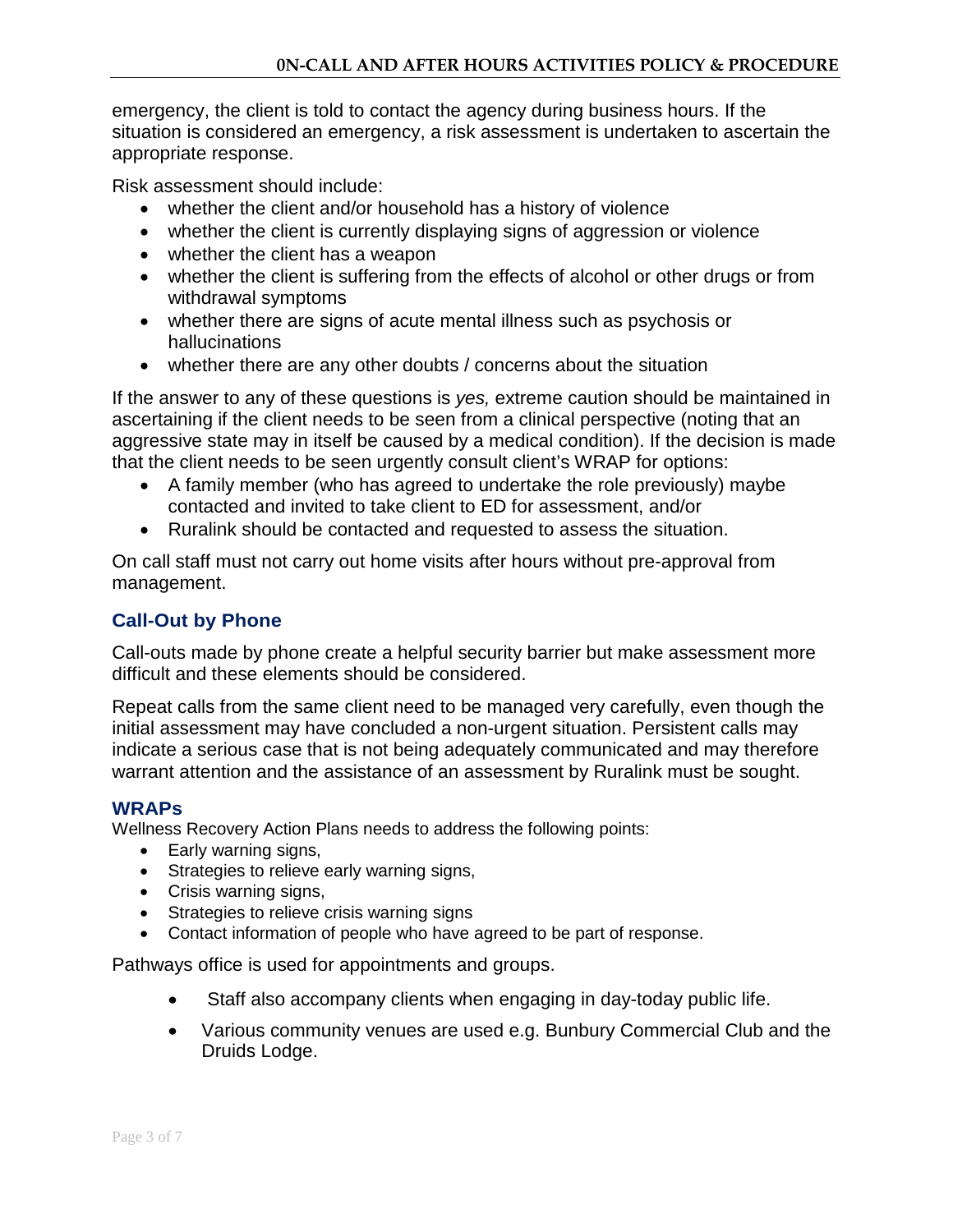In all aspects of service delivery there is rarely cause for concern. These procedures are part of the preventative framework which underpins duty of care responsibilities to both staff and clients.

Fundamental to all policies and procedures is the orientation of all clients and staff to the **Statement of Client's Rights and Responsibilities**.

Staff are also orientated to the **Staff Code of Conduct** and use of risk minimising strategies, which may require to be utilised if clients are experiencing difficult circumstances. At all times staff are expected to maintain personal safety, client safety and carry out their role within the policies and procedures of Pathways SouthWest.

## **Safety Procedures When Home-Visiting**

Home-visiting clients is part of the routine support offered to clients.

- 1. When home visiting, staff record who is being visited and where the meeting is, if it is not in the clients' home. When visiting more than one client, they should be listed in the order that it is planned to visit. Any alteration to this order is phoned to the office and recorded.
- 2. Home visiting information is recorded on the whiteboard in the office where all team members share the responsibility for being aware of when colleagues are expected to return.
- 3. When there is knowledge that a client is experiencing deterioration, or undesirable social circumstances, a home visit should be arranged in conjunction with a colleague or the case manager. When this assessment has been made it should be documented and the client's file flagged (an adhesive red dot should be applied to the Client Entry Information Form adjacent to their name, see attached) to indicate that the precautionary action is in place. This arrangement should continue until the situation is reviewed and it is considered unnecessary to continue with the precaution. The review is to be documented and countersigned by the Executive Officer or deputy. The warning indicator should be removed from file after review is finalised.
- 4. When home-visits are carried out in Busselton (housing inspections), these should be assessed on an individual basis as to whether or not a second person is required. Factors considered include familiarity with client and the purpose for the visit.
- 5. When arriving at a client's home the surroundings should be observed for any indications that may suggest that something is amiss – e.g. someone loitering, an unfamiliar car present, broken windows or anything else unusual.
- 6. Consideration should be given to where you park your car. Avoid parking where you can be easily blocked in or have to reverse out.
- 7. Before going to the door you should have both your car keys and your mobile phone easily accessible.
- 8. When the client answers the door it is necessary to quickly appraise the appearance of the client (mood, manner, signs of alcohol or drug use etc.), the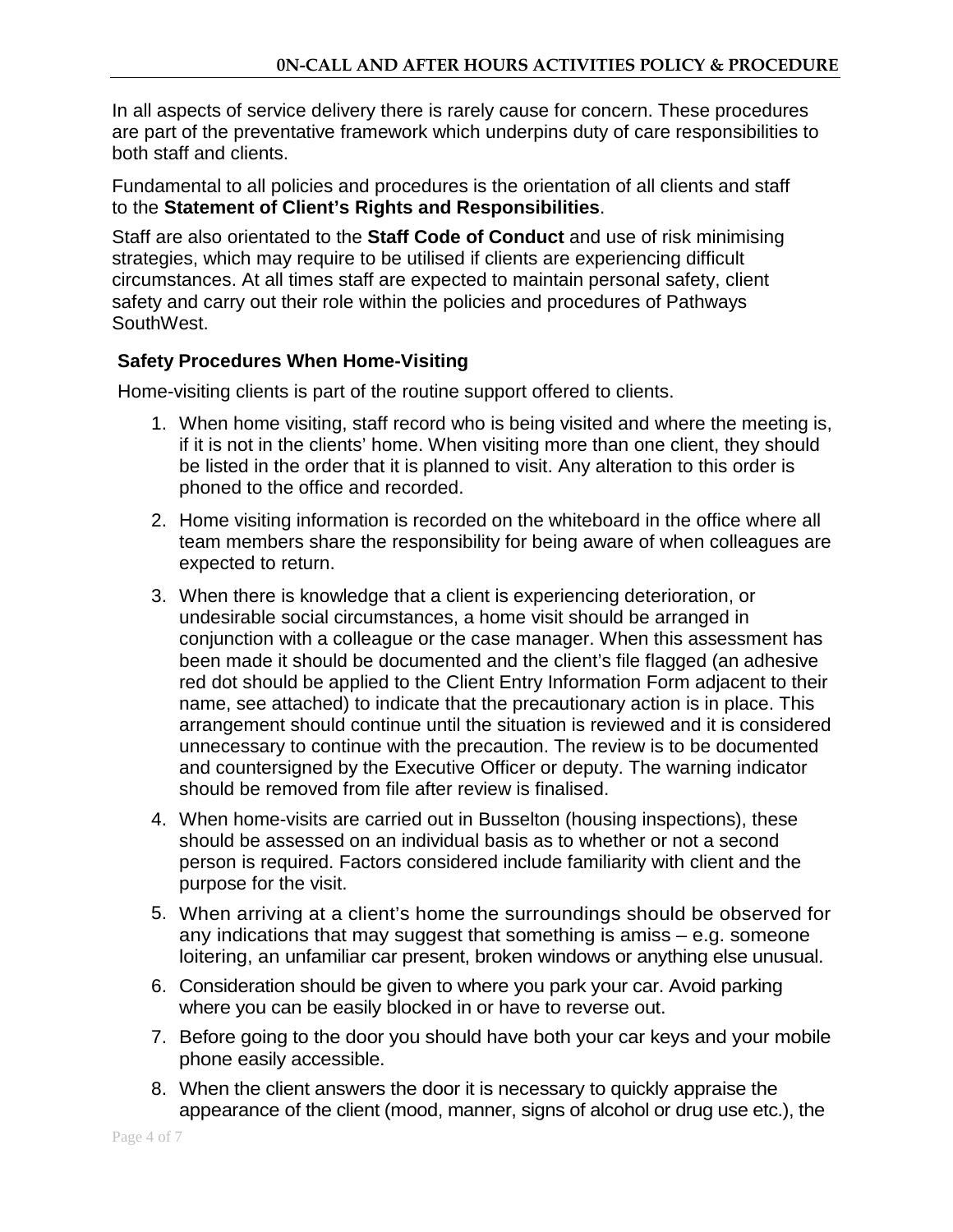visible condition of the house, and anything else that may indicate that all is not as it should be. It is usually not appropriate to stay if someone else is unexpectedly present, particularly if they are unknown.

- 9. It is essential that staff leave a client's home immediately if they feel there is any cause for concern. Depending on the circumstances it can be advisable to use a diversionary strategy – lack of time for appointment and an offer to reschedule. It is important to understand that calling off a visit prior to entering a house is easier than trying to do so once you are inside.
- 10.If signs of illegal drugs or their use are present, support visits must be terminated.
- 11.This is in accordance with the **Statement of Client's Rights and Responsibilities**.
- 12.When actually in a client's home be aware of exits and ensure you are positioned where there is no one between you and a direct route to an exit.
- 13.If a difficult situation develops you should leave as soon as possible. If unable to do so, utilise the de-escalation techniques.
- 14.If a staff member fails to return to the office at the expected time, contact should be made via their mobile phone.
- 15.If there is no answer then the listed clients' homes should be phoned in reverse order.
- 16.If still unable to establish contact and the expected return time has passed, a decision must be made regarding contacting the police.

## **Safety Procedures at Pathways Office**

- 1. Access to the offices of Pathways SouthWest is restricted to the front door. The rear door is for staff access via individual key. On occasions clients use the back door with staff supervision.
- 2. If a client behaves inappropriately they will be supported and encouraged to conform to the Statement of Client's Rights and Responsibilities. If they are unable to modify their behaviour they will be asked to leave the premises. This should be done respectfully utilizing the de-escalation techniques. If the clients refuses to leave it will be necessary to phone for police assistance. At a later time a discussion needs to take place to ensure the client has the opportunity to talk about the incident.
- 3. Duress alarms are located with staff and throughout the office and should be activated if there is cause for concern. These alarms should be tested six weekly by administration staff. A record of this testing is kept.
- 4. When alone in the office it is mandatory to have a duress alarm on your person.
- 5. When carrying out a client activity after-hours, it is necessary to avoid leaving the premises individually. It should be arranged that people including staff leave in at least pairs. It is also essential that cars be parked in areas that have lighting.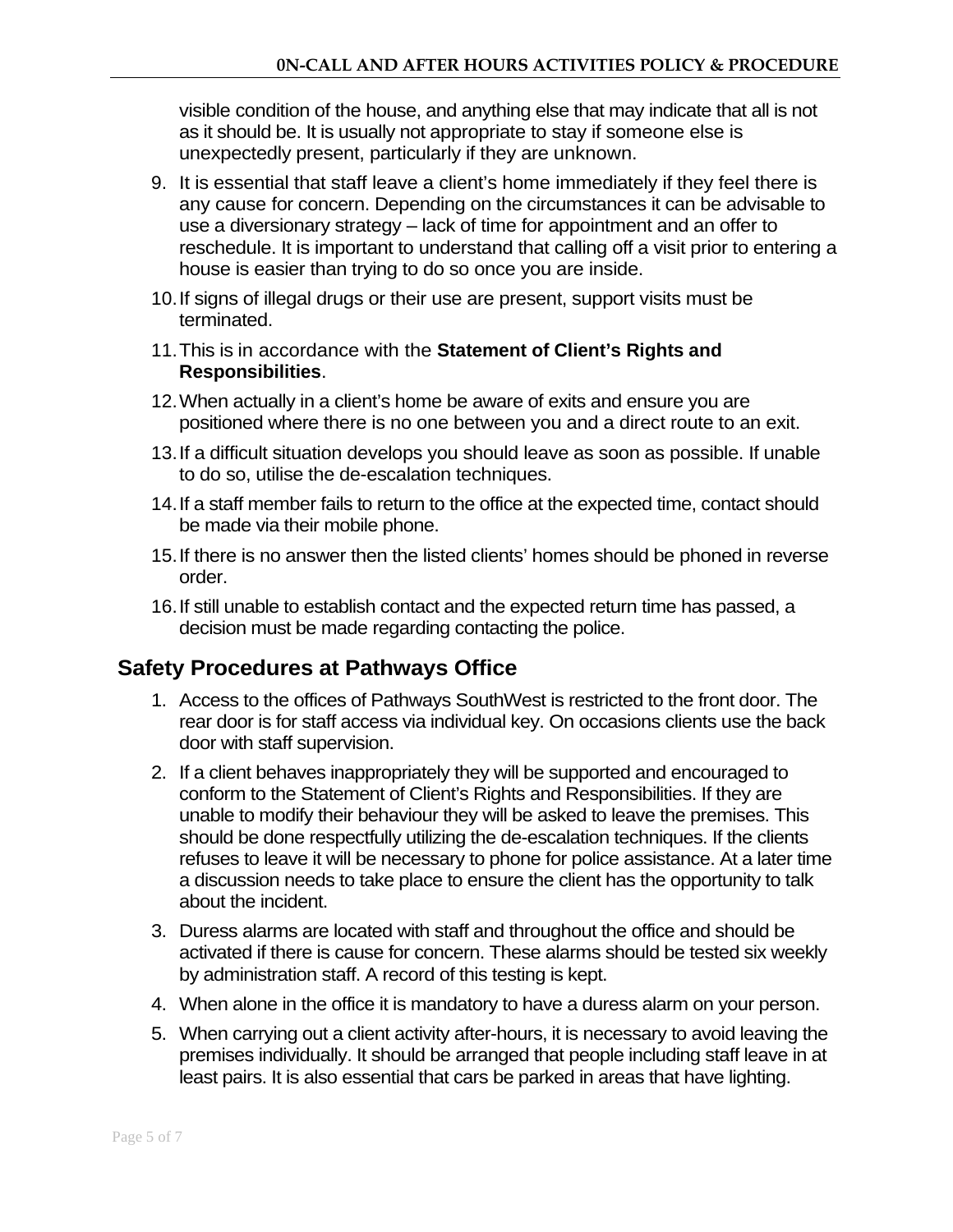6. There is an evacuation plan for the office and a drill is carried out twice per year, and records kept of this.

# **Procedures for Maintaining a Safe Environment at Activities in the Community**

- 1. If a client behaves inappropriately they will be supported and encouraged to conform to the **Statement of Client's Rights and Responsibilities**. If they are unable to modify their behaviour they will be asked to leave the premises. This should be done respectfully utilising the de-escalation techniques. If the client continues to refuse to leave it may be necessary to terminate the activity. If there is a risk to other clients or staff it may be necessary phone for police assistance. At a later time a discussion needs to take place to ensure the client has the opportunity to talk about the incident. It will also be necessary to support the clients who are present at such an incident.
- 2. Activities that involve a number of clients are supervised by Support Workers. There should be a minimum of two members of staff present throughout the duration of the activity. Volunteers are appreciated, but are not counted for this purpose.
- 3. Specific activities may be exempted from the provision of two staff members if a risk assessment is carried out and the activity is found to be very low risk. The risk assessment process must be documented prior to the activity occurring. In the case of recurring activities the risk assessment process must be carried out quarterly.
- 4. Evacuation plans are required for each premise where an activity is regularly held. Clients who attend program activities are orientated in the relevant evacuation process, and a drill carried out twice per year and records kept of this.

## **Procedure Regarding Client's Medication**

- 1. Pathways staff will not deal with client's medication. This includes collection from pharmacy or clinic and delivering it to clients. Clients can be offered transport to collect medication.
- 2. Staff will encourage clients to comply with medication as prescribed and refer any queries clients may have about medication to the person prescribing it or their case- manager.